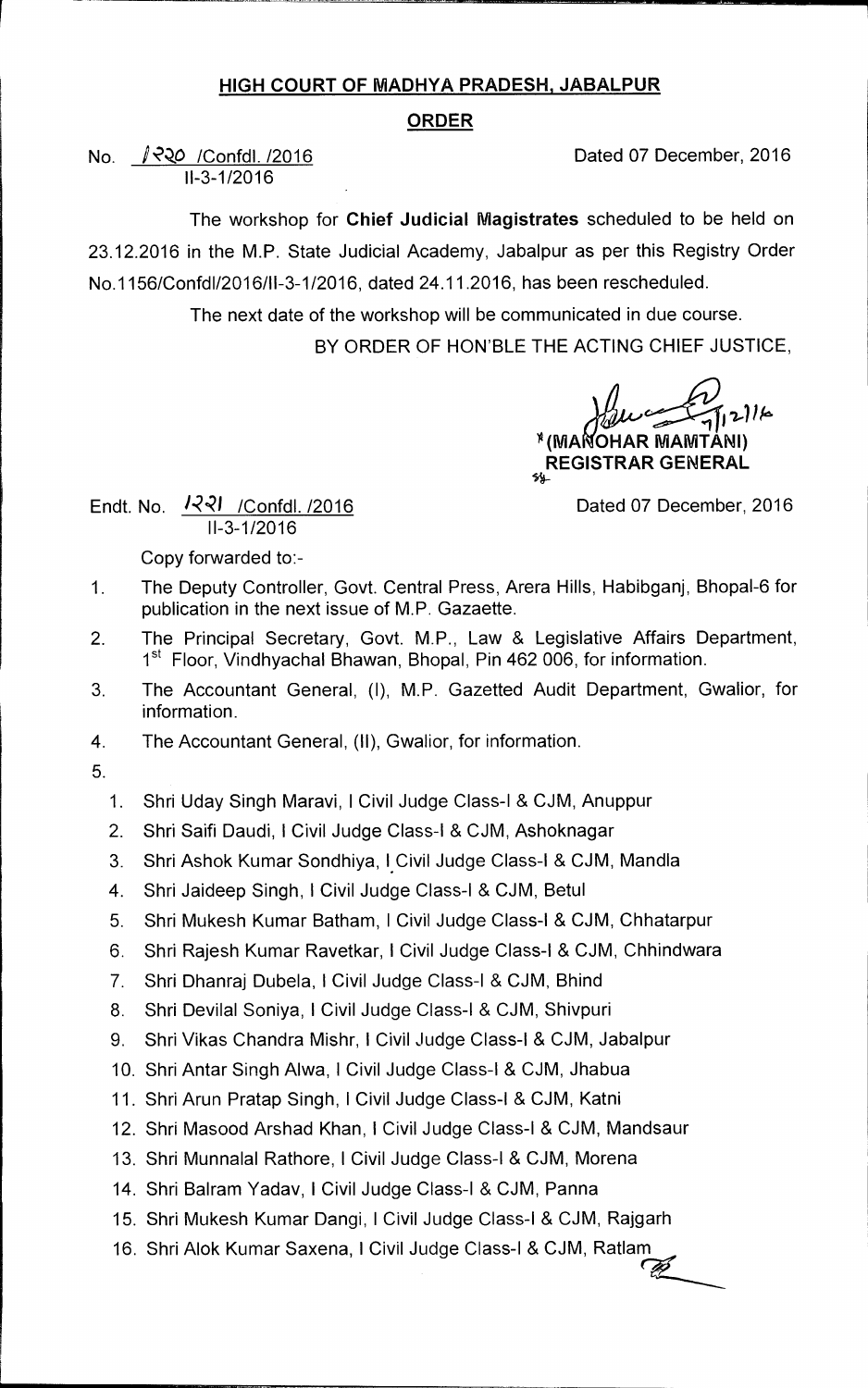- 17. Smt. Neetu Kanta Verma, I Civil Judge Class-I & CJM, Tikamgarh
- 18. Shri Manoj Kumar Ladhiya, I Civil Judge Class-I & CJM, Seoni
- 19. Shri Raj Kumar Verma, I Civil Judge Class-I & CJM, Dhar
- 20. Shri Rajesh Nandeshwar, I Civil Judge Class-I & CJM, Burhanpur
- 21. Shri Akhilesh Kumar Dhakad, I Civil Judge Class-I & CJM, Shajapur
- 22. Shri Ratan Kumar Verma, I Civil Judge Class-I & CJM, Harda
- 23. Shri Sudhir Kumar, I Civil Judge Class-I & CJM, Sheopur
- 24. Shri Bhoobhashkar Yadav, I Civil Judge Class-I & CJM, Bhopal
- 25. Shri Jaishankar Shrivastava, I Civil Judge Class-I & CJM, Umaria
- 26. Smt. Shashi Singh, I Civil Judge Class-I & CJM, Vidisha
- 27. Shri Gangacharan Dubey, I Civil Judge Class-I & CJM, Khargone Distt. Mandleshwar
- 28. Shri Tajinder Singh Ajmani, I Civil Judge Class-I & CJM, Indore
- 29. Smt. Niharika Singh, I Civil Judge Class-I & CJM, Hoshangabad
- 30. Shri Jitendra Singh Kushwaha, I Civil Judge Class-I & CJM, Dewas
- 31. Shri Naveen Kumar Sharma, I Civil Judge Class-I & CJM, Sehore
- 32. Smt. Kavita Deep Khare, I Civil Judge Class-I & CJM, Waidhan Distt. Singrauli
- 33. Shri Sudhir Mishra, I Civil Judge Class-I & CJM, Raisen
- 34. Shri Yatindera Kumar Guru, I Civil Judge Class-I & CJM, Sidhi
- 35. Smt. Deepali Sharma, I Civil Judge Class-I & CJM, Khandwa
- 36. Shri Sanjay Kumar Gupta (Sr.), I Civil Judge Class-I & CJM, Guna
- 37. Shri Deepak Sharma, I Civil Judge Class-I & CJM, Damoh
- 38. Shri Dileep Gupta, I Civil Judge Class-I & CJM, Rewa
- 39. Smt. Pavas Shrivastava, I Civil Judge Class-I & CJM, Neemuch
- 40. Shri Umashankar Agrawal, I Civil Judge Class-I & CJM, Narsimhapur
- 41. Shri Arvind Pratap Singh Chauhan, I Civil Judge Class-I & CJM, Datia
- 42. Shri Sachin Sharma, I Civil Judge Class-I & CJM, Gwalior
- 43. Shri Manoj Kumar Tiwari (Jr.), I Civil Judge Class-I & CJM, Barwani
- 44. Shri Sanjay Goyal, I Civil Judge Class-I & CJM, Dindori
- 45. Shri Rakesh Kumar Goyal, I Civil Judge Class-I &CJM, Satna
- 46. Shri Raghvendra Singh Chauhan, I Civil Judge Class-I & CJM, Alirajpur
- 47. Shri Sunil Kumar Mishra, I Civil Judge Class-I & CJM, Shahdol
- 48. Shri Sanjay Kumar Singh, I Civil Judge Class-I & CJM, Ujjain
- 49. Shri Sujit Kumar Singh, I Civil Judge Class-I & CJM, Balaghat
- 50. Shri Ram Bilas Gupta, I Civil Judge Class-I & CJM, Sagar For information.